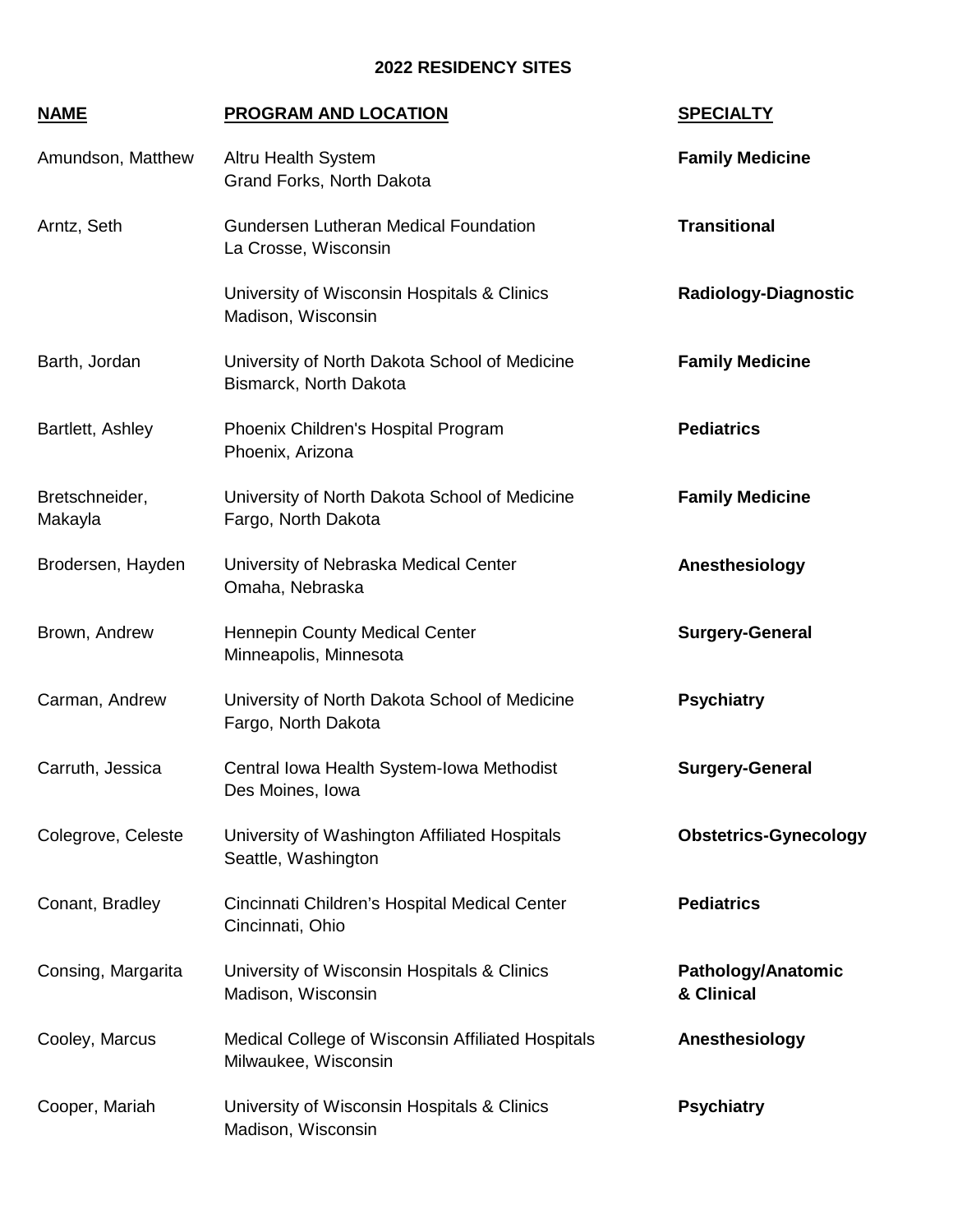| <b>NAME</b>                         | <b>PROGRAM AND LOCATION</b>                                                                        | <b>SPECIALTY</b>                                 |
|-------------------------------------|----------------------------------------------------------------------------------------------------|--------------------------------------------------|
| Cregg, Allison                      | University of Minnesota Medical School<br>Minneapolis, Minnesota                                   | <b>Radiology-Diagnostic</b>                      |
| Drazenovich, Hannah                 | Memorial Hospital of South Bend Program<br>South Bend, Indiana                                     | <b>Family Medicine</b>                           |
| Ewaldt, Jesse                       | Southern Illinois University School of<br>Medicine & Affiliated Hospitals<br>Springfield, Illinois | <b>Emergency Medicine</b>                        |
| Fabrizio, Samantha                  | <b>Naval Medical Center</b><br>San Diego, California                                               | <b>Transitional Year</b>                         |
|                                     | <b>Naval Medical Center</b><br>San Diego, California                                               | <b>Radiology-Diagnostic</b>                      |
| Falcon, Emily                       | University of North Dakota School of Medicine<br>Minot, North Dakota                               | <b>Family Medicine</b>                           |
| Fena, Kemin                         | Providence Health-Oregon/St Vincent<br>Portland, Oregon                                            | <b>Internal Medicine</b>                         |
| Forness, Mikayla                    | University of North Dakota School of Medicine<br>Fargo, North Dakota                               | <b>Orthopaedic Surgery</b>                       |
| Freeland LeClair,<br><b>Bethany</b> | <b>Duke University Medical Center</b><br>Durham, North Carolina                                    | <b>Pathology/Anatomic</b><br>& Clinical          |
| Gao, Ashley                         | Indiana University School of Medicine<br>Indianapolis, Indiana                                     | <b>Internal Medicine</b>                         |
| Hager, Kirsten                      | University of North Dakota School of Medicine<br>Grand Forks, North Dakota                         | <b>Surgery-Preliminary</b>                       |
| Harpestad, RaMae                    | University of California (San Francisco) Program<br>San Francisco, California                      | Pathology/Anatomic<br>& Clinical                 |
| Harrison, Veronica                  | Hennepin County Medical Center<br>Minneapolis, Minnesota                                           | <b>Surgery-Preliminary</b>                       |
| Hopkins, Alexandra                  | University of Nebraska Medical Center<br>Omaha, Nebraska                                           | <b>Pediatrics</b>                                |
| Huff Towle, Hunter                  | University of Nebraska Medical Center<br>Omaha, Nebraska                                           | <b>Otolaryngology - Head</b><br>and Neck Surgery |
| Jessell, Abby                       | University of Oklahoma College of Medicine<br>Oklahoma City, Oklahoma                              | <b>Psychiatry</b>                                |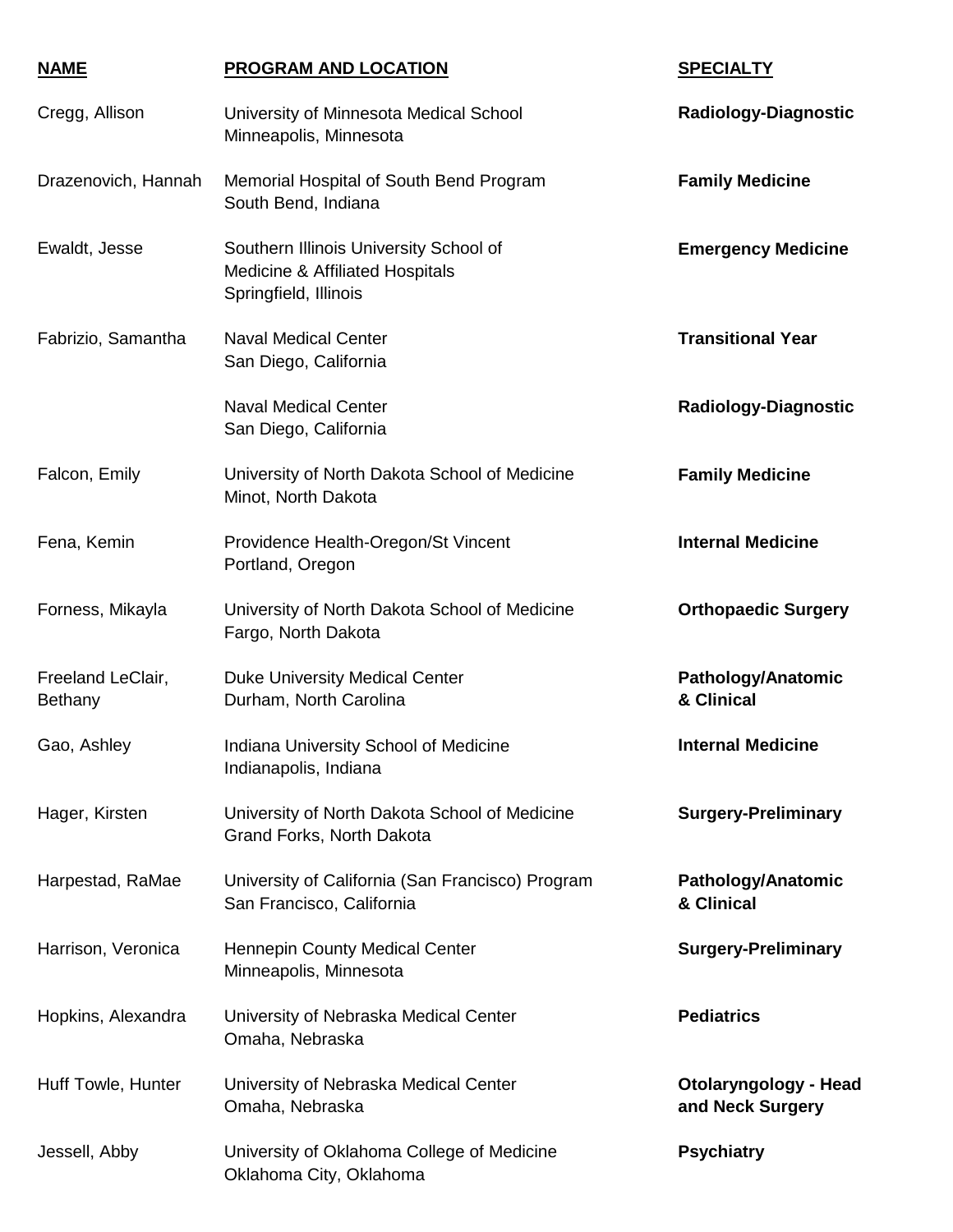| <b>NAME</b>            | PROGRAM AND LOCATION                                                                             | <b>SPECIALTY</b>            |
|------------------------|--------------------------------------------------------------------------------------------------|-----------------------------|
| Johnson, Katrina       | University of Minnesota Medical School<br>St. Cloud, Minnesota                                   | <b>Family Medicine</b>      |
| Keller, Luke           | University of North Dakota School of Medicine<br>Fargo, North Dakota                             | <b>Psychiatry</b>           |
| Kemp, Adam             | University of Iowa Hospitals and Clinics<br>Iowa City, Iowa                                      | <b>Urology</b>              |
| Klarich, Carissa       | University of Nevado Reno School of Medicine<br>Reno, Nevada                                     | <b>Psychiatry</b>           |
| Kretschmar, Matthew    | University of Nebraska Medical Center<br>Omaha, Nebraska                                         | <b>Internal Medicine</b>    |
| Krieger, Christina     | Medical College of Wisconsin Affiliated Hospitals<br>(Fox Valley) Program<br>Appleton, Wisconsin | <b>Family Medicine</b>      |
| Leveille, Eric         | Mayo Clinic School of Graduate Medical Education<br>Rochester, Minnesota                         | <b>Family Medicine</b>      |
| Mack, Mariah           | Gundersen Lutheran Medical Foundation<br>La Crosse, Wisconsin                                    | <b>Internal Medicine</b>    |
| Magnuson, Jared        | <b>Aurora St Lukes Medical Ctr-WI</b><br>Milwaukee, Wisconsin                                    | <b>Radiology-Diagnostic</b> |
| Marasinghe, Lalangi    | Creighton University School of Medicine Program<br>Omaha, Nebraska                               | <b>Psychiatry</b>           |
| Mojica, Erika Ysabelle | Mercy Health Grand Rapids Program<br>Grand Rapids, Michigan                                      | <b>Transitional</b>         |
|                        | University of Michigan Hospitals<br>Ann Arbor, Michigan                                          | <b>Radiology-Diagnostic</b> |
| Montgomery, Sean       | University of North Dakota School of Medicine<br>Fargo, North Dakota                             | <b>Neurology</b>            |
| Mudireddy, Megha       | Montana Family Medicine Residency Program<br>Billings, Montana                                   | <b>Family Medicine</b>      |
| Nguyen, Destiny        | Icahn School of Medicine at Mount Sinai (Beth Israel)<br>New York, New York                      | <b>Internal Medicine</b>    |
| Njua, Edmond           | Gundersen Lutheran Medical Foundation-WI<br>La Crosse, Wisconsin                                 | <b>Transitional</b>         |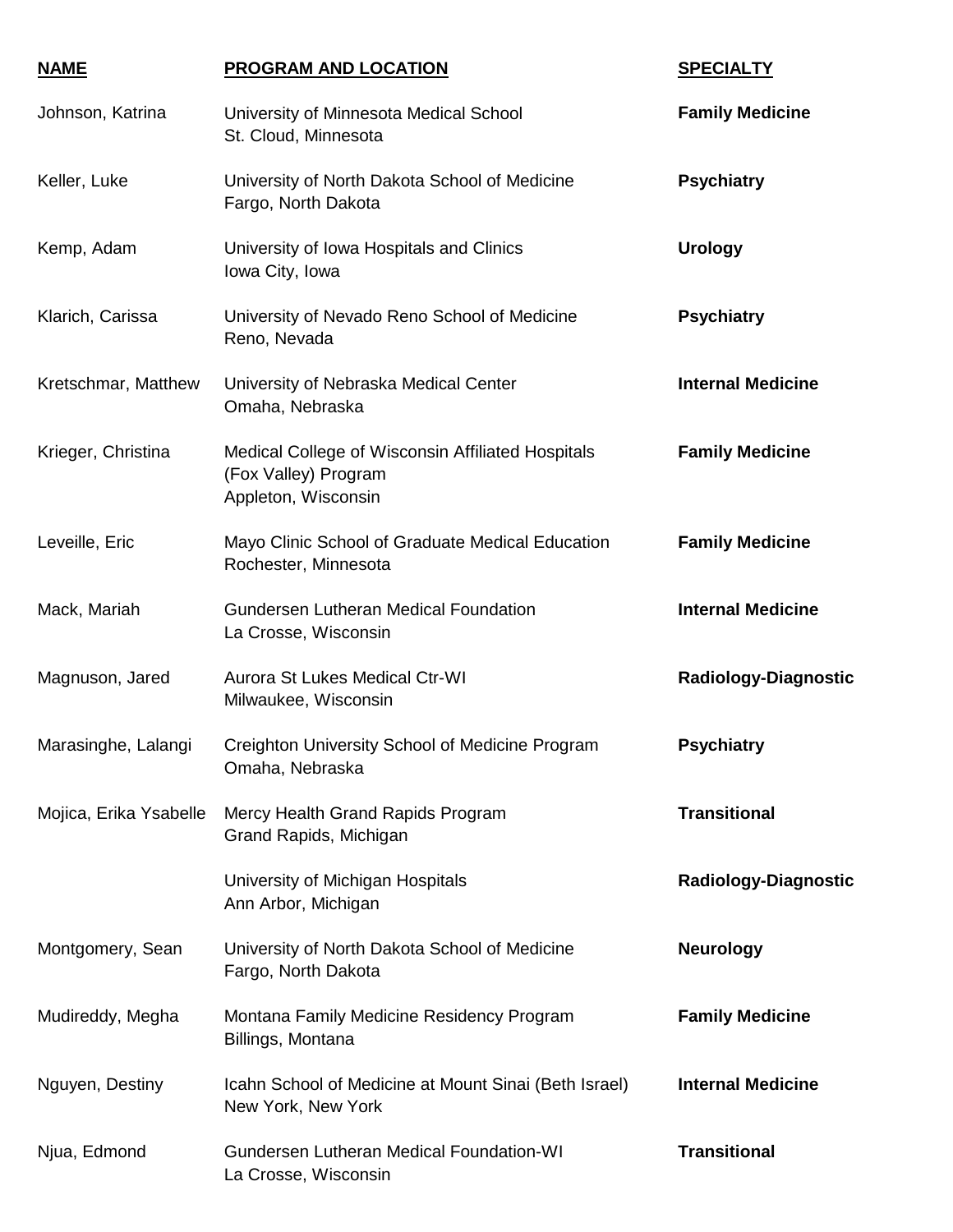| <b>NAME</b>      | <b>PROGRAM AND LOCATION</b>                                                               | <b>SPECIALTY</b>                        |
|------------------|-------------------------------------------------------------------------------------------|-----------------------------------------|
| Norris, Ryan     | Wake Forest University School of Medicine Program<br>Winston-Salem, North Carolina        | Anesthesiology                          |
| Osman, Marcus    | University of Iowa Hospitals and Clinics<br>Iowa City, Iowa                               | <b>Internal Medicine</b>                |
| Pasek, Andrew    | Ascension St John Hospital Program<br>Detroit, Michigan                                   | <b>Surgery-General</b>                  |
| Pippin, Sarah    | Childrens Mercy Hospital-MO<br>Kansas City, Missouri                                      | <b>Pediatrics</b>                       |
| Podoll, Zachary  | University of Missouri-Kansas City<br>School of Medicine Program<br>Kansas City, Missouri | <b>Orthopaedic Surgery</b>              |
| Rasmussen, Sarah | University of Iowa Hospitals and Clinics<br>Iowa City, Iowa                               | <b>Obstetrics-Gynecology</b>            |
| Renner, Ann      | Spectrum Health/Michigan State University<br>Grand Rapids, Michigan                       | <b>Pediatrics</b>                       |
| Ricker, Casey    | Hennepin County Medical Center<br>Minneapolis, Minnesota                                  | <b>Surgery-General</b>                  |
| Rimatzki, Nora   | University of North Dakota School of Medicine<br>Fargo, North Dakota                      | <b>Psychiatry</b>                       |
| Robak, Joshua    | Creighton University School of Medicine Program<br>Omaha, Nebraska                        | <b>Psychiatry</b>                       |
| Sand, Mitchell   | University of Nebraska Medical Center<br>Omaha, Nebraska                                  | <b>Internal Medicine</b>                |
| Sandstrom, Anne  | University of Texas Health Science Center<br>San Antonio, Texas                           | <b>Thoracic Surgery</b>                 |
| Schommer, Jared  | Mayo Clinic College of Medicine and Science<br>Jacksonville, Florida                      | <b>Urology</b>                          |
| Schwarz, Nolan   | University of Minnesota Medical School<br>Minneapolis, Minnesota                          | <b>Plastic Surgery - Integrated</b>     |
| Silkey, Rachel   | Altru Health System<br>Grand Forks, North Dakota                                          | <b>Family Medicine</b>                  |
| Simonson, Tanner | University of Iowa Hospitals and Clinics<br>Iowa City, Iowa                               | <b>Pathology/Anatomic</b><br>& Clinical |